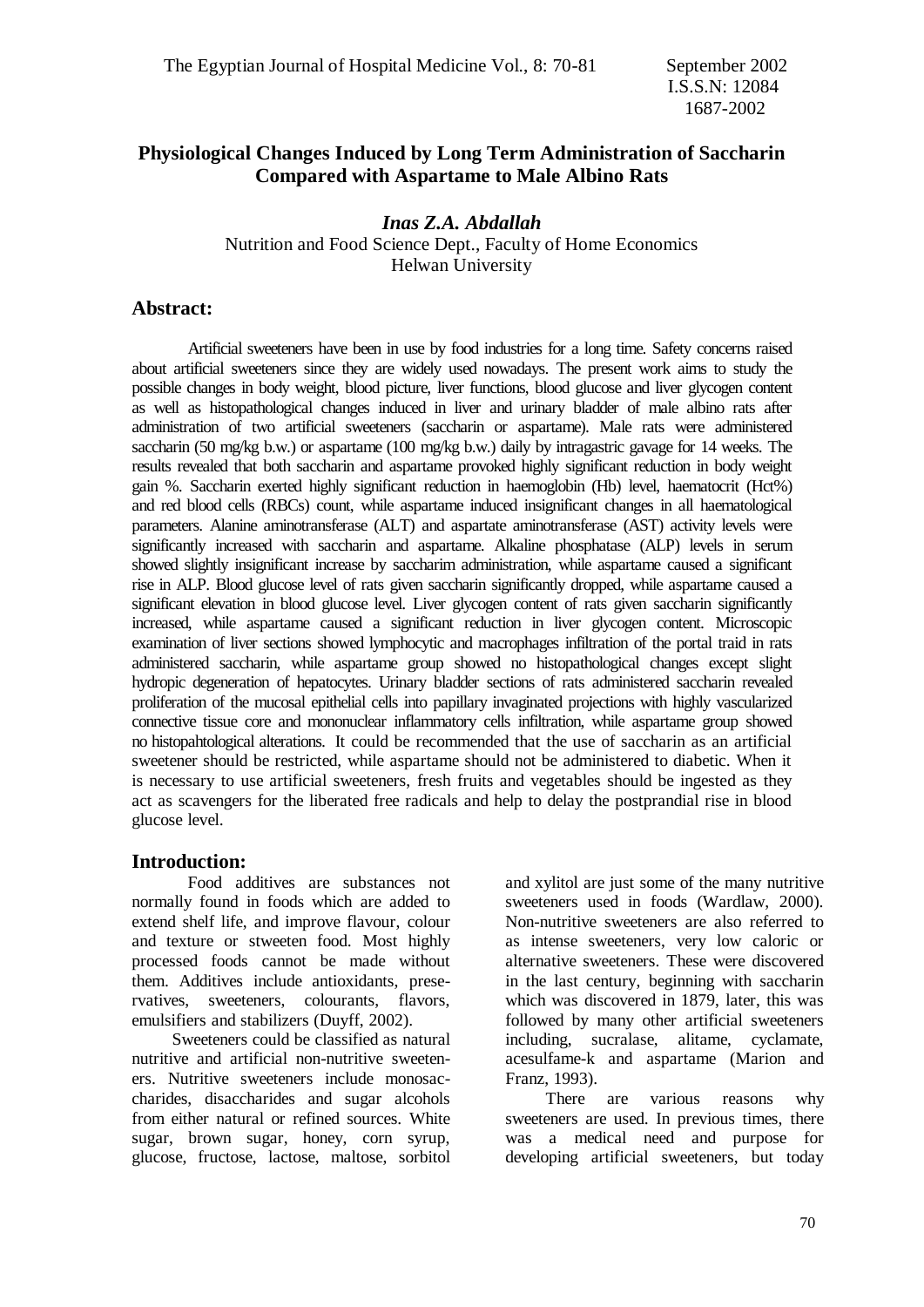people increasingly choose low-calorie products to reduce their calorie intake. Studies have shown that more than half of the populations prefer artificially sweetened foodstuffs (Hinson and Nicol, 1992).

 Saccharin is the oldest of the nonnutritive artificial sweeteners. It is characterized by being non caloric intense artificial sweetener as it has 300-500 times the sweetness of sucrose, but it has a slightly bitter aftertaste (Cook-Fuller, 2000). It has now been in use for over one hundred years and is still of the most important and widely used sweeteners (Spillance, 1996). Saccharin is a very stable compound with respect to heat and time so that it can be used in hot beverages and in food processing that involves application of high temperature such as canned vegetables, bakery products and reduced sugar jams (Mitchell and Pearson, 1991).

 There are different forms of saccharin including sodium saccharin, calcium saccharin, potassium and acid saccharin. Sodium saccharin is more often used as it is more palatable (Reynolds and Martindale, 1989). The accepted daily intake of saccharin is 2.5 mg/kg body weight (Fowlkes and Carter, 1994).

 Saccharin has been found to cause bladder cancer in male rats and is considered a possible carcinogen by the American Environmental Protection Agency. In the US, food containing saccharin must be labeled with a warning that use of this product may be hazardous to health and has caused cancer in laboratory animals (Williams, 2002).

 Aspartame is one of the most widely used of the new sweeteners, discovered in 1965, produced commercially from the methyl ester of two amino acids, L-aspartic and L-phenyl alanine (Wardlaw and Kessel, 2002). It is an artificial sweetener possessing 180-200 times the sweetness potency of sucrose and has a calorie value of 4 Kcal/g. Aspartame was approved by the Food and Drug Administration (FDA) in 1981 (American Dietetic Association, 1998). It was approved in Egypt by the Nutrition Institute in 1985 (Ismail and El-Gabry, 1996).

 In a dry powder form, aspartame is relatively stable. However, on exposure to moisture, elevated temperature or extremes of pH, the esterified dipeptide is converted nonenzymatically into a variety of decomposed products (Lipton *et al*., 1991). Aspartame is used mostly in foods that don't require cooking or baking such as puddings, gelatins, frozen desserts, yogurt, toppings and fillings in precooked bakery goods and cookies, carbonated and powdered soft drinks, instant tea and coffee, breath mints, chewing gum and as a substitute for granulated sugar. However, FDA presented a warning label regarding the potential toxicity of aspartame in patients with phenylketonuria and liver diseases (Duyff, 2002). The accepted daily intake recommended by the FDA is 50 mg/kg body weight/day (Leon *et al*., 1989).

 Clinically, chronic exposure to aspartame was reported to cause headache, blurred vision, epileptic tits and brain tumours as well as eye problems, numbness, insumnia, memory loss, nausea, slurred speech, personality changes, loss of energy, hyperactivity and hearing problems (Van-Den-Eden *et al*., 1994). Furthermore, aspartame may adversely affect the capacity to control glucose metabolism in diabetic persons causing poor diabetic control and even may lead to precipitation of clinical diabetes in susceptible persons (Sardesai, 1986).

 The aim of this work was to study the biochemical and histological changes induced by long term intake of a recently used commercial sweetener; aspartame and compare it with another known sweetener; saccharin to evaluate their hazardous effects on male albino rats.

# **Material and Methods**

 Thirty six male albino rats of Sprague Dawley strain, weighing (100-120g) were obtained from Helwan Research Station, Vaccines Association, Ministry of Health, Egypt. Sodium saccharin  $(C_7H_4 N_9S_8N_a)$  was purchased from El-Gomhoriya Pharm. and Chem. Ind. Comp. Cairo, Egypt and aspartyl-L-phenylalanine methyl ester  $(C_4H_{18}N_2O_5)$ was provided by El-Amriya Pharm. Ind. Comp., Alex. in powder forms.

## **Experimental design:**

 Animals were housed in stainless steel cages. They were kept under the same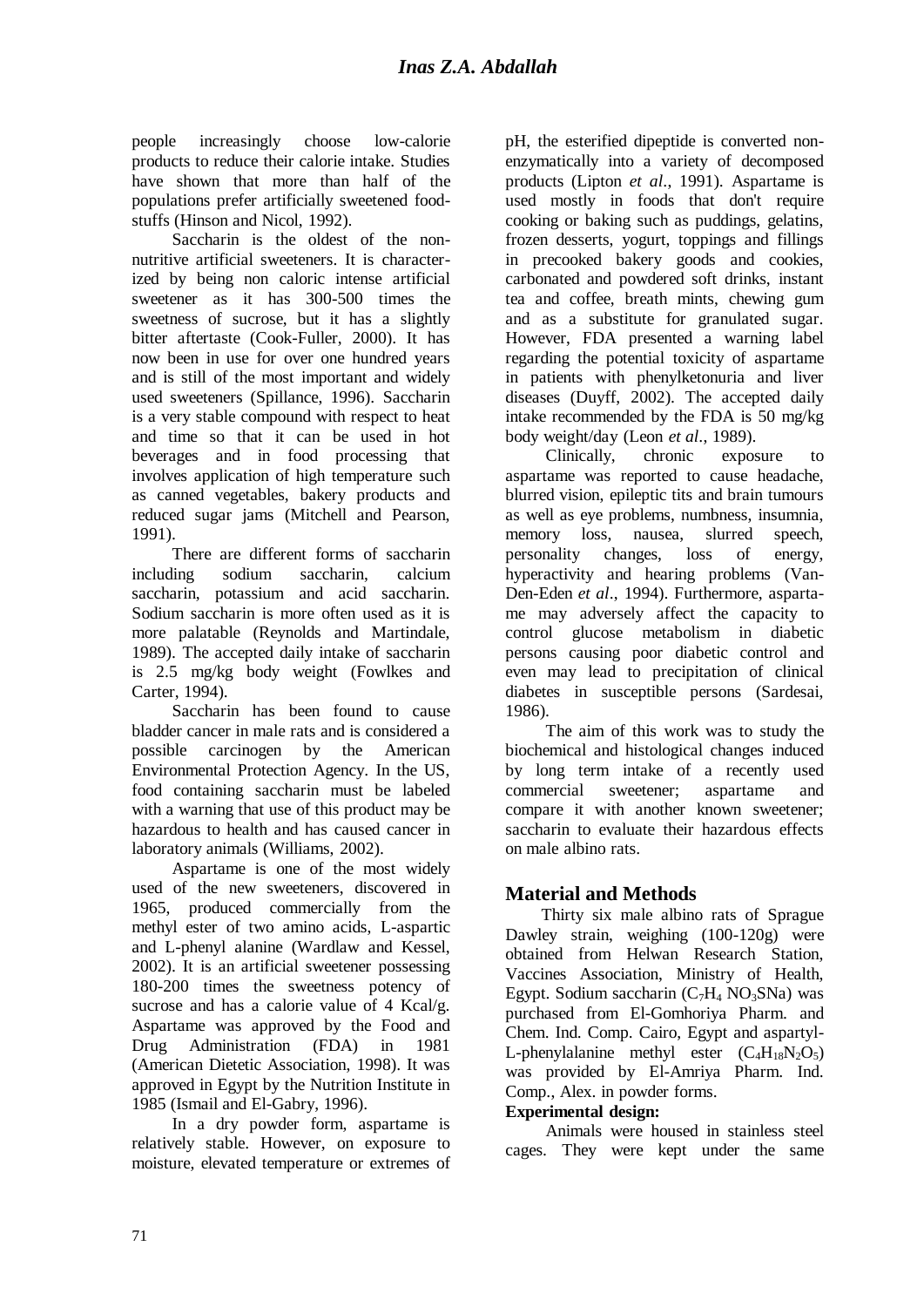controlled laboratory conditions of temperature (25°C), lighting and ventilation. All rats were fed on basal diet with the following ingredients and percentage: protein (casein) 20%, corn oil 10%, vitamin mixture 1%, salt mixture 4%, fiber (cellulose) 5% and the remainder is corn starch (Reeves *et al*., 1993). After one week, the rats were divided equally into three main groups each of 12 rats as follows:

- 1- Control group : Normal rats.
- 2- Saccharin group : Each rat orally received a daily does of 50 mg/kg b.w. sodium saccharin dissolved in distilled water according to Mitchell and Pearson (1991) through a stomach tube for 14 weeks .
- 3- Aspartame group : Each rat orally received a daily does of 100 mg/kg b.w. aspartamedissolved in distilled water accordingto Powers and Laine (1987) through a stomach tube for 14 weeks .

 Body weights of rats were obtained at weekly intervals, and the amounts of sweeteners administrated were adapted according to the body weights on the basis of 50 and 100 mg/kg b.w. of saccharin and aspartame respectively.

### **Blood and tissue sampling:**

 Blood was obtained after 12 hours fasting, from all rat groups using the orbital sinus technique and used for haematological and biochemical parameters. The heparinized blood was freshly used for blood count assay. Haemoglobin concentration and haematocrit level were determined according to Dacie and Lewis (1975). The blood samples were centrifuged for 10 min at 3000 rpm and the supernatant sera were separated for biochemical analysis.

 Separated serum samples were used for determination of glucose enzymatically (Trinder, 1969), alanine aminotransferase (ALT) and aspartate aminotrasferase (AST) activities (Reitman and Frankel, 1957) and alkaline phosphatase (ALP) activity level (Belfield and Goldberg, 1971).

 After collection of blood, the animals were dissected and tissues (liver and urinary bladder) were got out. The analysis also included determination of glycogen content in liver (Hassid and Abraham, 1957).

### **Histological study:**

 Specimens from liver and urinary bladder were fixed immediately in 10% neutral buffered formalin, dehydrated in different grades of alcohol, cleared in xylol, embedded in paraffin wax, sectioned at 4-6 μ thick and stained with haematoxylin and Eosin (Bancroft *et al*., 1996) and examined microscopically.

### **Statistical analysis:**

 All the data were expressed as mean + standard error (SE). The comparison between groups was performed with the Student 't' test (Snedecor and Cochron, 1989).

## **Results**

**Table (1): Effect of saccharin or aspartame on body weight gain percent in different rat groups.**

| <b>Experimental</b> | Body weight gain %   |  |  |
|---------------------|----------------------|--|--|
| groups              |                      |  |  |
| <b>Control</b>      | $82.97 + 5.82$       |  |  |
|                     | $(100\%)$            |  |  |
| <b>Saccharin</b>    | **<br>$56.15 + 3.11$ |  |  |
|                     | (67.68%)             |  |  |
| Aspartame           | $61.66 + 2.95$ **    |  |  |
|                     | (74.32%)             |  |  |
|                     |                      |  |  |

- Each value represents the mean of 12 rats  $\pm$  SE.

- \* Significant difference compared to control at P <0.05 and \*\*  $P \le 0.01$  as judged by Student "t" test.

The body weight gain percent in rats administered saccharin or aspartame was presented in Table (1). The results revealed highly significant reduction in body weight gain % in both saccharin and aspartame groups with percentages equal to 67.68 and 74.32% , respectively when compared to the control group.

Table (2) showed haematological parameters in rats administered saccharin or aspartame. Saccharin exerted highly significant reduction in Hb concentration, Hct% and RBCs count with percentage 74.92, 80.73 and 80.67%, respectively and non significant changes in WBC when compared to control rats. Meanwhile, aspartame induced non-significant changes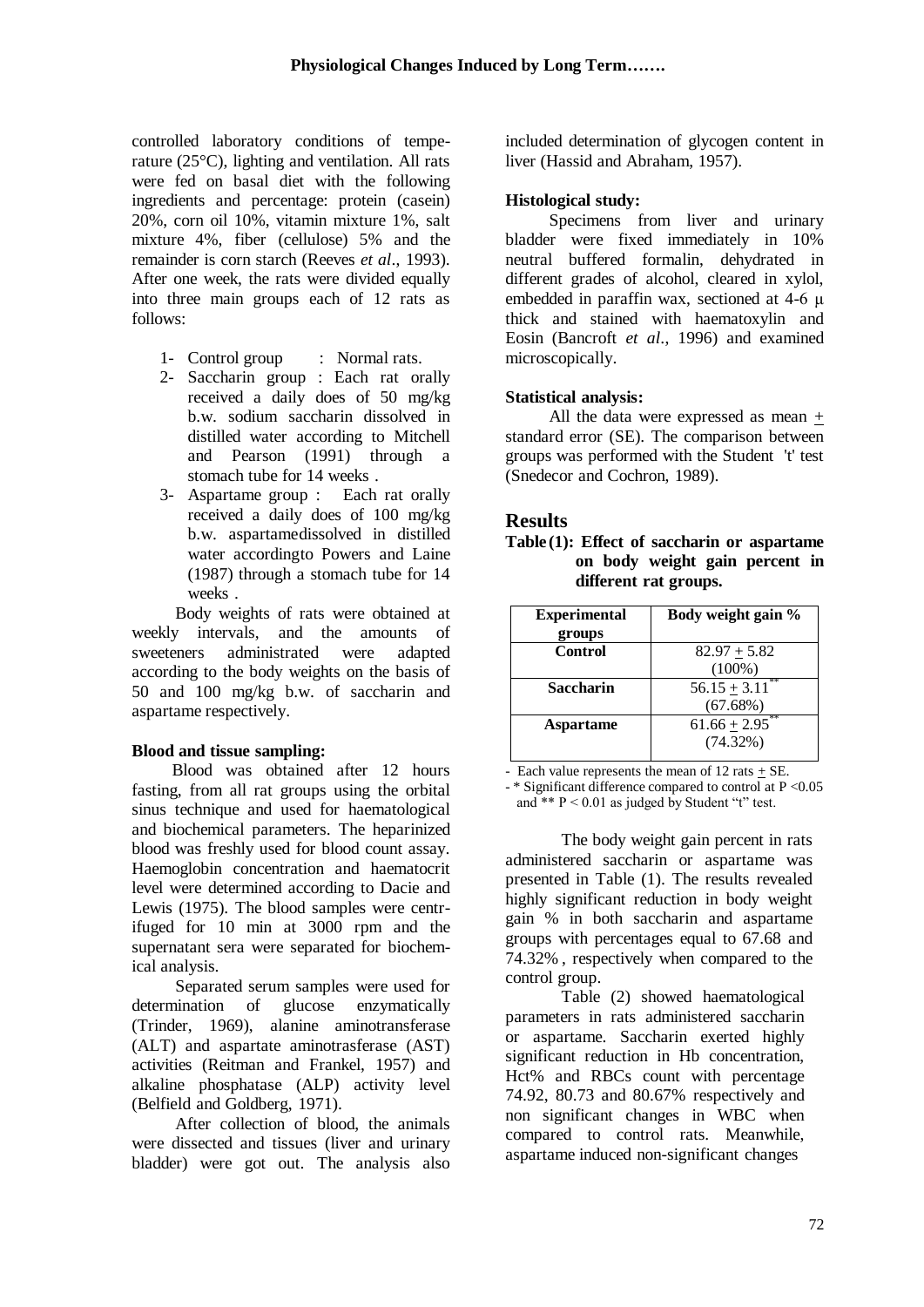| <b>Experimental</b> | Hb                              | Hct                             | <b>R.B.Cs</b> 10 <sup>6</sup> | W.B.C $10^3$  |  |
|---------------------|---------------------------------|---------------------------------|-------------------------------|---------------|--|
| groups              | (g/dl)                          | $(\%)$                          |                               |               |  |
| <b>Control</b>      | $14.75 + 0.97$                  | $38.61 + 1.91$                  | $7.19 + 0.37$                 | $7.61 + 0.62$ |  |
|                     | (100%                           | $(100\%)$                       | $(100\%)$                     | $(100\%)$     |  |
| <b>Saccharin</b>    | $11.05 \pm 0.58$ <sup>**a</sup> | $31.17 \pm 0.98$ <sup>**a</sup> | $5.8 \pm 0.19$                | $6.92 + 0.61$ |  |
|                     | $(74.92\%)$                     | (80.73%)                        | (80.67%)                      | (90.93%)      |  |
| <b>Aspartame</b>    | $14.43 + 1.16$                  | $36.3 + 2.2$                    | $6.96 + 0.58$                 | $7.31 + 0.69$ |  |
|                     | (97.83)                         | $(94.02\%)$                     | $(96.80\%)$                   | $(96.06\%)$   |  |

#### **Table (2): Effect of saccharin or aspartame on haematolgoical parameters in different rat groups.**

- Each value represents the mean of 12 rats + SE.

- \* Significant difference compared to control at P < 0.05 and \*\* P < 0.01 as judged by Student "t" test.

- a: Significant difference between saccharin and aspartame groups.

### **Table (3): Effect of saccharin or aspartame on serum activity levels of alanine aminotransferase (ALT), aspartate aminotransferase (AST) and alkaline phosphatase (ALP) in different rat groups.**

| <b>Experimental groups</b> | ALT                           | AST                            | <b>ALP</b>    |
|----------------------------|-------------------------------|--------------------------------|---------------|
|                            | (µ mole/dl/min)               | (μ mole/dl/min)                | (U/dl)        |
| <b>Control</b>             | $50.08 \pm 3.78$              | $150.39 + 7.13$                | $5.6 + 0.39$  |
|                            | $(100\%)$                     | $(100\%)$                      | $(100\%)$     |
| <b>Saccharin</b>           | $59.79 + 2.51$ <sup>*</sup>   | $169.41 + 4.49$ <sup>*</sup>   | $6.17 + 0.63$ |
|                            | (119.39%)                     | (112.65%)                      | $(110.18\%)$  |
| <b>Aspartame</b>           | $65.87 \pm 5.92$ <sup>*</sup> | $176.93 \pm 6.71$ <sup>*</sup> | $6.59 + 0.11$ |
|                            | (131.53%)                     | (117.65%)                      | (117.68%)     |

- Each value represents the mean of 12 rats + SE.

- \* Significant difference compared to control at  $P < 0.05$  and \*\*  $P < 0.01$  as judged by Student "t" test.

in all parameters. There were significant differences between saccharin and aspartame groups in Hb level and Hct%, while the differences were non significant in RBCs and WBC count.

The activity levels of ALT, AST and ALP in serum of rats administered saccharin or aspartame are presented in Table (3). The data indicated significant increase in ALT and AST activity levels in both saccharin and aspartame groups with percentages equal to 119.39 and 131.53% for ALT and 112.65 and 117.65% for AST in saccharin and aspartame group, respectively. Administration of aspartame to rats induced significant increase in ALP level when compared to control with percentage 117.68%. Meanwhile, saccharin induced slightly insignificant increase in ALP level when compared to the control group.

The glucose concentration and liver glycogen content of rats administered saccharin or aspartame are shown in Table 4. The data indicated a significant reduction in

glucose concentration as a result of saccharin administration with percentage of 80.67% when compared to control, meanwhile aspartame induced highly significant elevation with percentage of 145.02% when compared to control. There was significant difference between saccharin and aspartame groups.

### **Table (4): Effect of saccharin or aspartame on blood glucose concentration and liver glycogen content in different rat groups.**

| <b>Experimental</b> | <b>Glucose</b>        | Liver glycogen   |
|---------------------|-----------------------|------------------|
| <b>Groups</b>       | (mg/dl)               | (mg/g wet liver) |
| <b>Control</b>      | $90.71 + 6.67$        | $7.97 + 0.62$    |
|                     | $(100\%)$             | $(100\%)$        |
| <b>Saccharin</b>    | $73.18 \pm 4.49^{*a}$ | $11.63 + 1.13^a$ |
|                     | (80.67%)              | $(145.92\%)$     |
| Aspartame           | $131.6 + 10.17***$    | $5.48 + 0.52^*$  |
|                     | $(145.08\%)$          | (68.76%)         |

- Each value represents the mean of  $12 \text{ rats} + \text{SE}$ .

- \* Significant difference compared to control at P<0.05 and \*\*  $P \le 0.01$  as judged by Student "t" test.

- a: Significant difference between saccharin and aspartame groups.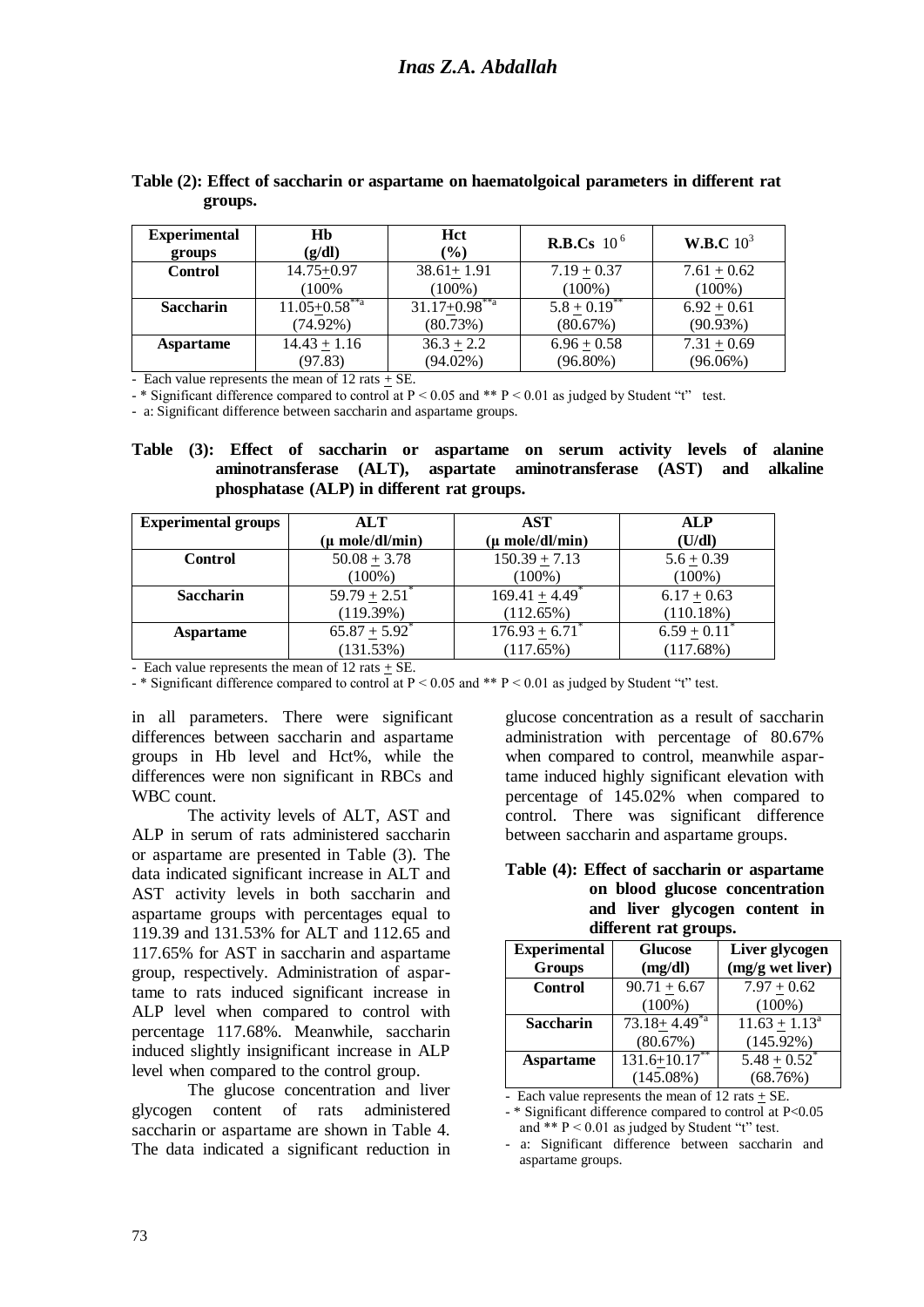Rats administered saccharin showed elevation in liver glycogen content with<br>percentage of 145.92% while group percentage of  $145.92\%$ , while group administered aspartame showed significant reduction with percentage of 68.76% when compared to control. Significant difference between saccharin and aspartame groups was recorded in liver glycogen content.

### **Histological results:**

Microscopical examination of liver from control rats revealed the normal histological structure of hepatic lobule, which consists of central vein and concentrically arranged hepatocytes (Fig. 1). Portal traid presents between three hepatic lobules. Concerning liver of rats administered saccharin showed portal infiltration with



Fig.(1): Liver of control rats showing the normal histological structure of hepatic lobule from central vein and hepatocytes.

(H&E stain X 200)



Fig.(3): Liver of rats administered aspart ame showing slight hydropic de generation of hepatocytes. (H&E stain X 200)

mononuclear inflammatory cells mainly lymphocytes and macrophages (Fig. 2). Liver of rats administered aspartame showed slight hydropic degeneration of hepatocytes (Fig.3)

Microscopical examination of urinary bladder from control group showed no histological alterations (Fig. 4). Bladder sections of rats administered saccharin revealed proliferation of the mucosal epithelial cells into papillary invaginated projections (Fig. 5) and fibrous connective tissue core which rich in well developed dilated blood vessels as well as mononuclear inflammatory cells infiltrations (Fig. 6). Meanwhile, the bladder sections of rats administered aspartame showed no histopathological alterations (Fig.7).



Fig.(2): Liver of rats administered saccharin showing portal infiltration with mo nonuclear inflammatory cells. (H&E stain X 200).



Fig.(4):Urinary bladder of rats from control group showing no histol ogical changes. (H&E stain X 100)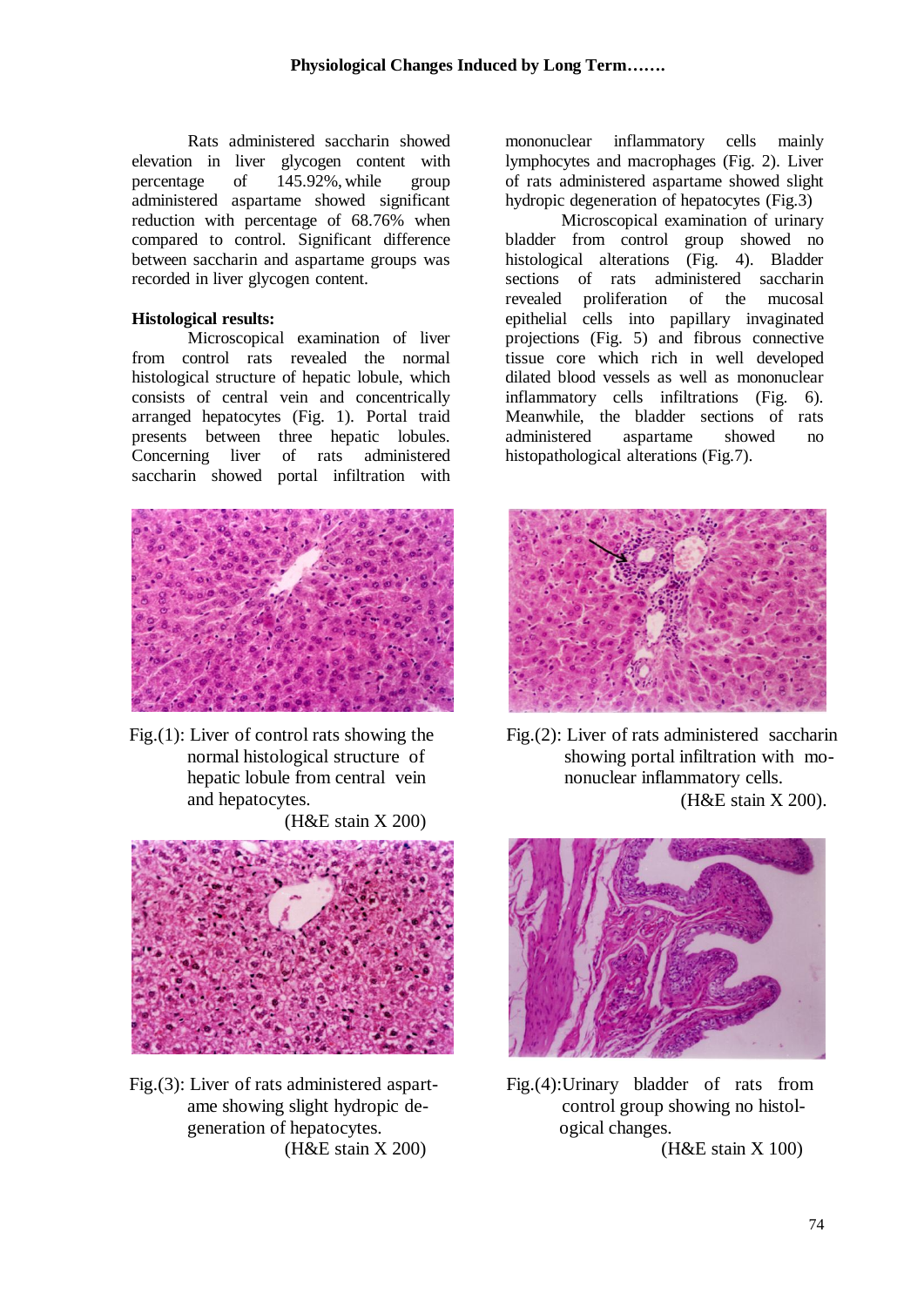

Fig.(5): Urinary bladder of rats administered saccharin showing proliferated papillary projections of the mucosa associated with fibrous connective tissue core.  $(H&E$  stain x 40)



Fig.(7): Urinary bladder of rats administered aspartame showing no histological changes. (H&E stain x 200).

## **Discussion**

 Artificial sweeteners are widely used nowadays, when the sensitivity of the people to the general health increased, the subject of sweeteners as food additives will take dangerous and effective dimension. It is almost impossible to follow a diet which is completely free from sweeteners and other food additives. The toxicity of sweeteners has become increasing and has attracted the concern of many scientists to study their toxic effect. Several previous studies have revealed that the use of artificial sweeteners may entail some hazards to the users (Mukhopadhyay *et al*., 2000). These include incidence of bladder carcinoma in mice and rats and other tumors



| Fig. $(6)$ : Higher magnification of Fig. 5 |  |                    |  |
|---------------------------------------------|--|--------------------|--|
| showing the highly vascularized             |  |                    |  |
| connective tissue core (arrows) and         |  |                    |  |
| mononuclear inflammatory cells              |  |                    |  |
| infiltration.                               |  | $(H&E \sin x 100)$ |  |

 in different tissues as well as reports of induction of hyperplasia (Cohen *et al*., 2000).

 The present results showed highly significant reduction in body weight gain percent in both aspartame and saccharin groups when compared to the control group. In agreement with this result Dib et al. (1996) reported a significant reduction in body weight of rats (50%) after administration of sodium saccharin for 14 days. Garland et al. (1991 b) also noted that body weights of saccharin treated male and female rats were significantly lower than the controls after 12 weeks treatment. They attributed this weigh loss to reduce food consumption per day.

 On the other hand, Rolls (1991) reported that both short term and long term studies have shown that consumption of aspartame sweetened foods or drinks is associated with a reduction in food intake. Blundell and Hill (1986) concluded that aspartame may lead to a loss of appetite.

 In the present study, saccharin group showed insignificant changes in WBCs level and highly significant reduction in Hct%, Hb and RBCs levels, meanwhile aspartame group showed insignificant changes in all parameters. In agreement with these results, Garland *et al*. (1991 a) reported that parental rats and their off-springs fed on sodium saccharin for 30 days developed anaemia as indicated by the decrease in red blood cells and haemoglobin .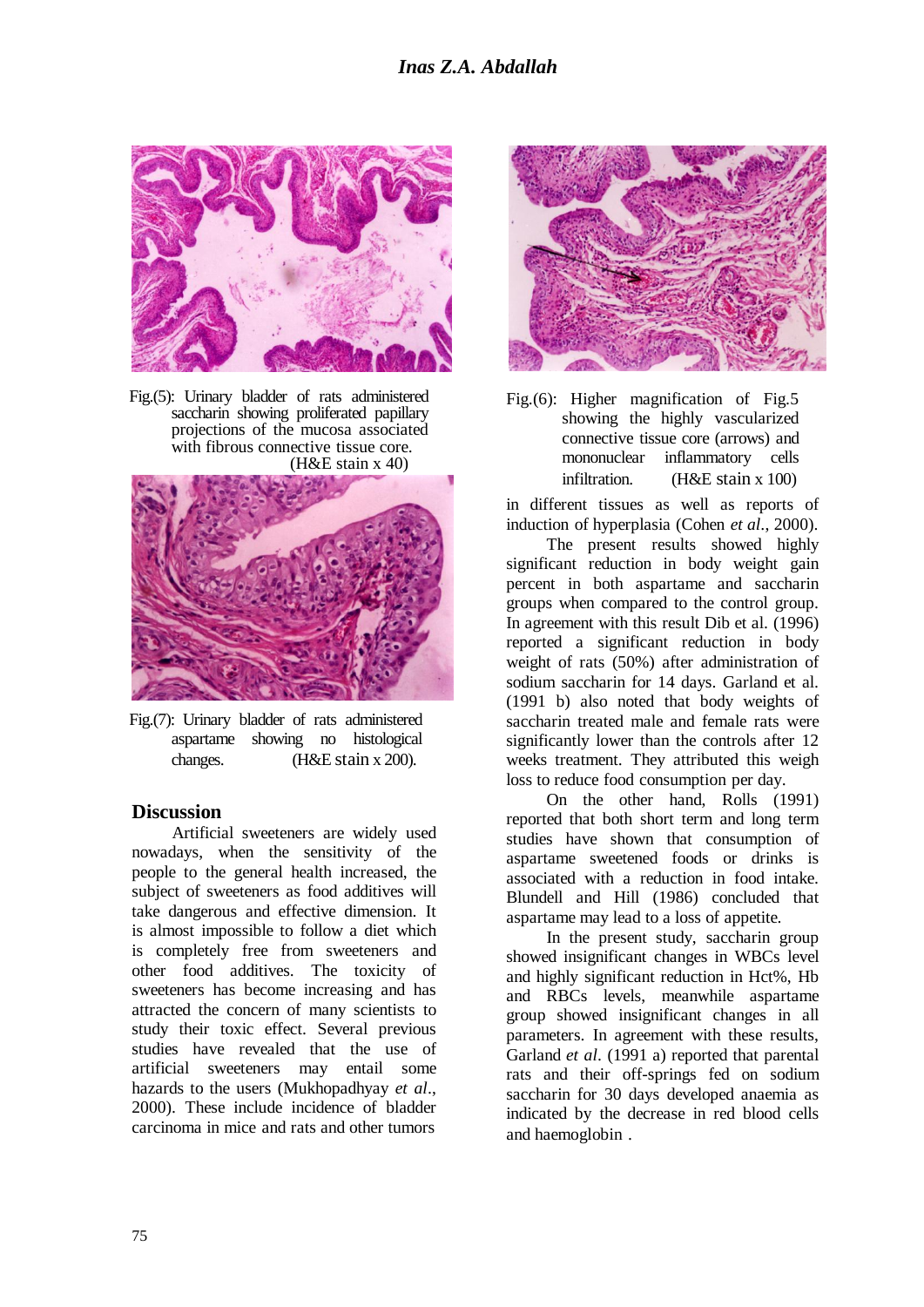On the other hand, Leon *et al*. (1989) evaluated the safety of administration of aspartame in a dose of 75 mg/kg/day in male and female volunteers for a period of 24 weeks. They found no significant changes in complete blood cell count that included white blood cells that were reported within the normal ranges. The haematological disorders manifested mainly by saccharin may be attributed to the prevention of red blood cell synthesis via inhibition of erythropoeisis in the bone marrow with resultant development of anaemia (Prasad and Rai, 1987).

 The present study revealed that administration of the two sweeteners induced hepatic cellular changes. This is proved by a significant increase in ALT and AST activities in both saccharin and aspartame groups when compared to the control group. Furthermore, aspartame group showed significant increase in ALP level, while saccharin group showed slightly non significant increase in ALP level when compared to the control group. These results were in agreement with Kamal *et al*. (2000) who noted that the activities of AST and ALP increased significantly after administration of aspartame to healthy adult albino rats for 5 weeks. The elevation in serum aminotransferase activities could be due to drastic physiological effects caused by free radicals interaction with cellular membranes or may be related to breakdown of liver parenchyma (Gray *et al*., 1985).

 In addition, Negro *et al*. (1994) reported elevated serum concentrations of liver enzymes after the oral administration of three different drugs, of which saccharin was the only common constituent. The liver cells play an important role in both synthesis and secretion of ALP into the bile. Therefore, the alterations in ALP activity caused by aspartame and to a lesser extent by saccharin may be attributed to early cholestatic liver damage which primarily affects the liver parenchyma, thus making ALP a sensitive index in the diagnosis of infiltrative diseases (El-Elaimy and El-Nabi, 1990).

 In the obtained results, there was significant reduction in blood glucose level and significant elevation in liver glycogen content of saccharin group when compared to the control group. This finding was in agreement with that reported by Horwitz *et al*. (1988) in animals who found that chronic consumption of large amounts of saccharin might reduce blood glucose concentration. Bailey *et al*. (1997) reported reduction of hyperinsulinemia, decrease the insulin resistance and improve glycemic control during saccharin consumption in hyperglycemic obese mice.

 The present results also revealed that administration of aspartame to rats induced highly significant elevation in blood glucose level and significant reduction in liver glycogen content when compared to the control group. This was in agreement with Kamal *et al.* (2000) who reported significant increase in serum glucose levels of healthy and diabetic rat groups fed on 100 mg/kg b.w. /day aspartame for a period of 5 weeks. It was also reported that administration of oral doses of aspartame in normal humans lead to a significant rise of glucose but did not alter serum insulin (Carlson and Shah, 1989). The increased serum glucose level in aspartame group may be attributed to the amino acids composition of aspartame where phenylalanine is considered to be both glucogenic and, ketogenic, while aspartic acid considered to be partially glucogenic amino acid and consequently converted to glucose (Devlin, 1997). The glycogenolytic effect of aspartame may be due to its direct effect on cell stimulating glycogenolysis or due to its effect on other cytoplasmic membranous organelles and the associated enzymes necessary for glycogen synthesis (Sulik, 1974).

 The histological examination of liver sections of rats administered saccharin revealed that the portal triad was infiltrated with mononuclear inflammatory cells mainly lymphocytes and macrophages. The same observation was reported by Hassanin (1998) who noted that the portal tract in liver sections of rats received saccharin for six weeks showed moderate infiltration by mononuclear inflammatory cells, mainly lymphocytes and there was vascular congestion. This observation was contradicted with the announcement reported by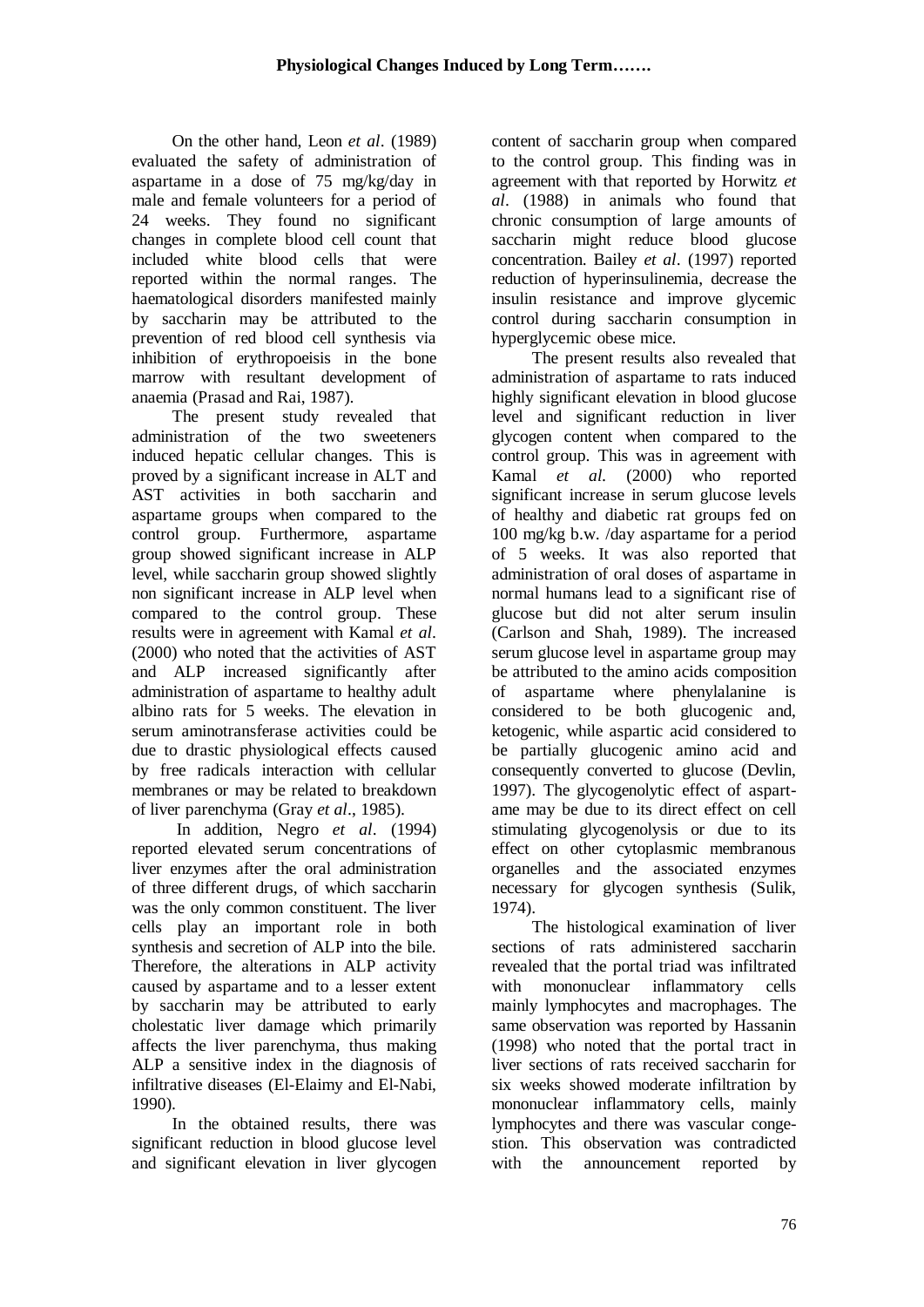Shakoori *etal*. (1995) that administration of high (260 mg/kg b.w.) and low dose (65mg/ kg b.w.) saccharin to male albino Swiss mice for 39 weeks caused hypertrophy of hepatic cells, their nuclei and nucleoli and excessive vacuolation of cell cytoplasm. The discrepancies observed between this study and the latter research study may be attributed to variations in the concentration and duration of saccharin administration.

In this study, aspartame produced slight hydropic degeneration of hepatocytes. This finding was in coincidence with the observation of El-Gengihi *et al*. (1993) who found that aspartame treated rats developed minimal hydropic degeneration of heaptocytes. Hertelendy *et al*. (1993) stated that aspartame was found to be rapidly metabolized with negligible toxicity and borderline liver decompensation. They marked that it might be used with relative safety. Liver has a major role in aspartame metabolism. Degeneration is a disturbance in the metabolism of the cell resulting in morphologic abnormalities. Hydropic degenerateion means that mitochondria is affected with the result of lack of energy (Abdin, 1981).

 Histological examination of urinary bladder sections of rats administered saccharin revealed proliferation of the mucosal epithelial cells into papillary invaginated projections. Urinary bladder hyperplastic lesions were generally classified into, simple diffuse hyperplasia, focal or papillary hyperplasia, papilloma and carcinoma (Cohen, 1983). In this study, the hyperplasia was found to be mainly focal. In agreement with this result, Okamura *et al*. (1991) demonstrated both simple and focal hyperplasia of the transitional epithelium in rats received 5% sodium saccharin in their diet for 10 weeks.

 Moreover, Cohen and Ellwein (1991) observed that prolonged administration of sodium saccharin related to the development of bladder cancer as it was revealed to increase urothelial cell proliferation of adult rats. The proliferative effect of saccharin was found to be a dose and duration dependent (Murasaki and Cohen, 1981).

 Sodium saccharin was reported to be a promoter of urinary bladder carcinogenesis

in rats. This carcinogenic effect was found to be greater in males than in females especially when they kept on high dietary concentration of sodium saccharin from birth (Lewis *et al*., 1992). This finding in the saccharin administered rats may be attributed to the fact that sodium saccharin induces alkalization of urine pH >6.5 and increases sodium ion concentration which increase the formation of silicate precipitates and/or crystals in the urine. Formation of such precipitates have been postulated to play crucial roles in the proliferative effect of sodium saccharin (Anderson, 1988 and Elcock and Morgan, 1993). Increased DNA synthesis leading to an increased turn over rate of urothelial cells and hyperplasia after prolonged intake of sodium saccharin was also considered to have important role (Debiec and Wang, 1990).

 On the other hand, the present study revealed that examination of rats' urinary bladder received aspartame showed no histological changes. The same observations were reported by Hagiwara *et al*. (1984) and Ito *et al* (1989) who supported and confirmed the present study as they could not demonstrate any harmful effects on the urinary bladder after prolonged administration of aspartame to experimental animals.

From the present results it could be concluded that the intake of saccharin succeeded in reducing blood glucose level but caused evident inflammatory hepatic cells and severely affected the urinary bladder causing epithelium hypelplasia. While, equivalent doses of aspartame caused less and no histological changes in liver and urinary bladder respectively but induced elevation in blood glucose level.

Therefore, it could be recommended that the use of saccharin as an artificial sweetener should be restricted. On the other hand, aspartame should not be administered to diabetic due to its effect on blood glucose elevation, further investigations also should be conducted concerning its effect on other organs and its use for more prolonged periods.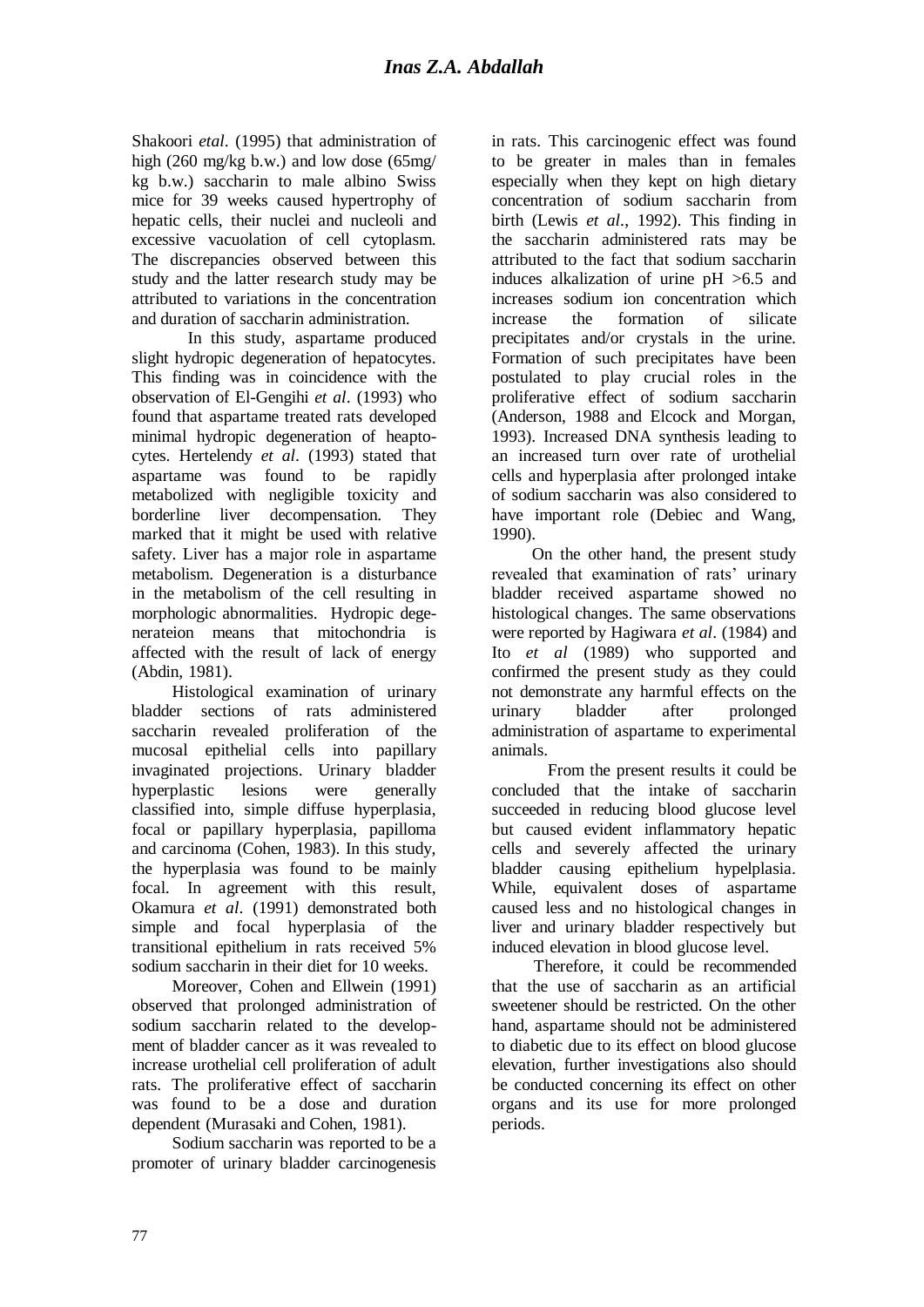### **References**

- 1. **Abdin, F. (1981)**:- Cell and tissue damage. In "Abdin's General Pathology". 4<sup>th</sup> ed., p. 7.
- 2. **American Dietetic Association (ADA) (1998)**:- Use of nutritive and non-nutritive sweeteners. Journal of the American Dietetic Association, 98: 580.
- 3. **Anderson, R.L. (1988)**:- Hypothesis of the mechanism of urinary bladder tumorgenesis in rat ingesting sodium saccharin. Food Chemical Toxicol, 26(7): 637-644.
- 4. **Bailey, C.J., Day, C., Knapper, J.M., Turner, S.L. and Flatt, P.R. (1997)**:- Antihyperglycemic effect of saccharin in diabetic ob/ob mice. Br. J. Pharmacol., 120(1): 74-78.
- 5. **Bancroft, D., Stevens, A. and Turmer, R. (1996)**:- Theory and practice of histological technique,  $4<sup>th</sup>$  ed., Churchill Living Stone, Edinburgh, London, Melbourne.
- 6. **Belfield, A. and Goldberg, D.M. (1971)**:- Enzyme, 12, 561. C/F: Bio-Merieux, L'Etoile, France.
- 7. **Blundell, J.E. and Hill, A.J. (1986)**:- Paradoxical effects of an intense sweetener (aspartame) on appetite. Lancet, 1(8489): 1092-1093.
- 8. **Carlson,H.E. and Shah, J.H. 1989):-** Aspartame and its constituent amino acids: effects on prolactin, cortisol, growth hormone, insulin and glucose in normal humans. Am. J. Clin. Nutr., 49(3): 421-432.
- 9. **Cohen, S.M. (1983)**:- Pathology of experimental bladder cancer in rodents. In: The Pathology of Bladder Cancer. FL:CRC Press. Cohen, S.M. and Bryan, G.T. (Eds.), Boca Raton, p. 1-40.
- 10. **Cohen, S.M. and Ellwein, L.B. (1991)**:- Genetic errors, cell proliferation and carcinogenesis. Cancer Res., 51:6493-6505.
- 11. **Cohen, S.M., Arnold, L.L.; Cano, M. Ito, M., Garland, E.M. and Shaw, R.A. (2000)**:- Calcium phosphate containing precipitate and the carcinogenicity of sodium salts in rats. Carcinogenesis, 21(4): 783- 792.
- 12. **Cook-Fuller, C.C. (2000)**:- Low-calorie sweeteners. In "Nutrition", 11<sup>th</sup> ed., Ann edi, USA, p.15,16.
- 13. **Dacie, J.V. and Lewis, M.S. (1975)**:- In "practical Haematology"  $6<sup>th</sup>$  ed., Churchill Livingeston, London, New York, Ch.5. p. 37.
- 14. **Debiec, R.M. and Wang, C.Y. (1990)**:- Induction of DNA synthesis by sodium Phenobarbital , uracil and sodium saccharin

in urinary bladder of the rats. Toxciol. App. Pharmacol., 105:345-349.

- 15. **Devlin, T.M. (1997):-** Textbook of Biochemistry: With clinical correlations. Wiley, John & Sons, Inc. New York.
- 16. **Dib, K., Oget, I., Wrisez, F., El-Jamali, A., Aguie-Aguie, G., Correze, C.,**  Lambert, B. (1996):- Effects of sodium saccharin diet on fat-cell lipolysis: evidence for increased function of the adenylyl cyclase catalyst. Int. J. Obes. Relat. Metab. Disord., 20(1): 15-20.
- 17. **Duyff, R.L. (2002)**:- American Dietetic Association Complete Food and Nutrition Guide. 2ed ed., John Wiley & Sons, Inc., p. 127, 194-198.
- 18. **Elcock,M. and Morgan, W. (1993):-** Update on artificial sweeteners and bladder cancer. Regulatory Toxicology and Pharmacology, 17: 35-43.
- 19. **El-Elaimy,A. and El-Nabi,S.E.H. (1990):-** Imfluence of thiola on pesticide induced intoxication. II-preventive effect of liver damage. J. Environ. Sci., 1: 67-82.
- 20. **El-Gengihi, T.M.; Ahmed, S.A. and Hamoudah, S. (1993)**:- Histological study of the effect of sweetener "Aspartame" on liver and kidneys of adult albino rats. The Egyptian Journal of Histology, 16(2): 309- 315.
- 21. **Fowlkes, K.D. and Carter, G. (1994)**:- Alternative sweeteners. Drug Consults, 86:162-167.
- 22. **Garland, E.M., Kraft, P.L. Shapiro, R., Khachab, M., Patil, K., Ellwein, L.B. and Cohen, S.M. (1991 a)**:- Effects of in utero and postnatal sodium saccharin exposure on the nutritional status of the young rat. 1. Effects at 30 days post-birth. Food Chem. Toxicol., 29(10): 657-667.
- 23. **Garland, E.M., Shapiro, R. Kraft, P.L., Mattson, B.J., Parr, J.M. and Cohen, S.M.** (1991 b):- Effects of in utero and postnatal sodium saccharin exposure on the nutritional status of the young rat 11. Dose response and reversibility. Food Chem. Toxicol., 29(10): 669-679.
- 24. **Gray, C.H., Howorth, P.J. and Rinsler, M.G.(1985)**:- Clinical Chemical pathology.  $10<sup>th</sup>$  ed., English Language Book Society. Edward Arnold, p. 73.
- 25. **Hagiwara, A., Fukushima, S., Shibata, M. and Ito, N. (1984)**:- The effect of three sweeteners on rat urinary bladder carcinogenesis initiated by nitrosamine. Gann, 75(9): 763-768.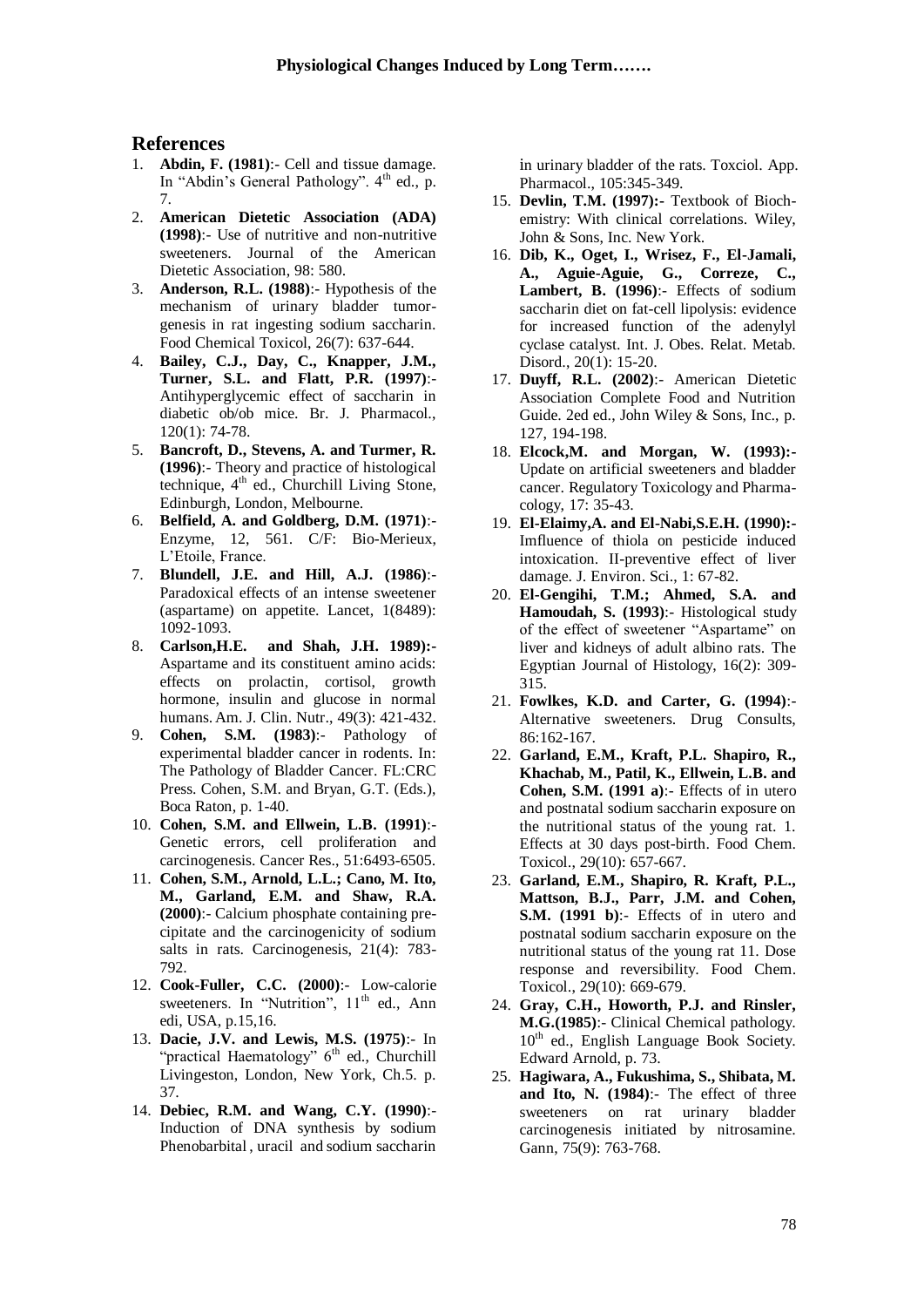- 26. **Hassanin, N.I. (1998)**:- A study on the natural nutritive and non-nutritive sweenteners in rats. Veterinary Medical Journal, 46(2): 133-153.
- 27. **Hassid, W.T. and Abraham, S. (1957)**:- Determination of glycogen and Starch. In "Method In Enzymology". Colowick, S.P. and Kaplan, N.O. (Eds.), Academic Press, New York, p. 43.
- 28. **Hertelendy, Z.I., Mendenhall, C.L., Rouster, S.D., Marshall, L. and Weesner, R. (1993)**:- Biochemical and clinical effects of aspartame in patients with chronic, stable alcoholic liver disease. Am.J. Gastroenterol, 88(5): 737-743.
- 29. **Hinson, A.L. and Nicol, V.M. (1992)**:- Monitoring sweetener consumption in Great Britain. Food Additives and Contaminants, 9: 669-681.
- 30. **Horwitz, D.L., Mclane, M. and Kobe, P. (1988)**:- Response to single dose of aspartame or saccharin by NIDDM Patients. Diabetes Care, 11(3): 230-234.
- 31. **Ismail, M.A. and El-Gabry, E. (1996)**:- Sweetener commonly used in Egypt. Bull. Nutr. Inst. Cairo, Egypt. 16(1).
- 32. **Ito, N., Fukushima, S., Shirai, T., Hagiwara, A. and Imaida, K. (1989)**:- Drugs, food additives and natural products as promoters in rat urinary bladder carcinogenesis. IARC Sci. Publ., 56:399- 407.
- 33. **Kamal, I.H., Moustafa, A.F., Abd El-Galil, A.M. and Abdullah N.M. (2000)**:- Biochemical studies on alitame, a dipeptide non-nutritive sweetener on healthy and diabetic rats compared to aspartame. The New Egyptian Journal of Medicine, 23 (2):40-47.
- 34. **Leon, A.S., Hunninghake, D.B., Rassin, D.K. and Telphy, T.R. (1989)**:- Safety of long term large doses of Aspartame. Arch Intern Med., 149:2318-2324.
- 35. **Lewis, C.J., Park, Y.K., Dexter, P.B. and Yetley, E.A. (1992)**:- Nutrient intakes and body weights of persons consuming high and moderate levels of added sugars. J. Am. Diet. Assoc., 92: 708-713.
- 36. **Lipton, W.E., Younoszai, M.K. and Stegink, L.D. (1991)**:- Degradation of bioactive substances. Metabolism, 40:1337- 1345.
- 37. **Marion, J. and Franz, M.S. (1993)**:- Use of nutritive and non nutritive swenteners. J. Am. Diet. Assoc., 93(7): 816-821.
- 38. **Mitchell, M.L. and Pearson, R.L. (1991)**:- Saccharin In: Alternative Sweeteners, Nabors, L.O. and Gelardi, R.C. (Eds.),

Marcel Dekker Inc., New York, Basel. Hong Kong, Ch. 8. p.127.

- 39. **Mukhopadhyay, M., Mukherjee, A. and Chakrabarti, J. (2000)**:- In vivo cytogenetic studies on blends of aspartame and acesulfame-K. Food Chem. Toxical., 38(1): 75-77.
- 40. **Murasaki, G. and Cohen, S.M. (1981)**:- Effect of dose of sodium saccharin on induction of rat urinary bladder proliferation. Cancer Res., 41: 942-944.
- 41. **Negro, F., Mondardini, A. and Palmas, F. (1994)**:- Hepatotoxicity of Saccharin. N. Engl. J. Med., 331(2): 134-135.
- 42. **Okamura, T., Garland, E.M, Masui, T., Sakata, T. John, M.S. and Cohen, S.M. (1991)**:- Lack of bladder tumor promoting activity in rats fed sodium saccharin in AIN-76 A diet. Cancer, Res., 51:1778-1782.
- 43. **Powers, M.A. and Laine, D.C. (1987)**:- Sweeteners In: "Handbook of Diabetes Nutritional Management" Vol. II New York, Garland Press, p. 281.
- 44. **Prasad, O. and Rai, G. (1987)**:- Haematological abnormalities induced by feeding a common artificial sweetener, saccharin, in ICR Swiss mice. Toxicol Lett., 36(1): 81-88.
- 45. **Reeves, P.G., Nielsen, F.H. and Fahey, G.C. (1993)**:- AIN-93 Purified diets for laboratory rodents: Final report of the American Institute of Nutrition Ad Hoc Writing Committee on the Reformulation of the AIN-76. A Rodent diet. J. Nutr., 123:1939-1951.
- 46. **Reitman, S. and Frankel, S. (1957)**:- A colorimetric method for the determination of serum oxaloacetic and glutamic Pyruvic transaminases. Am. J. Clin. Pathol., 28: 56.
- 47. **Reynolds, J.E. and Martindale, F.**   $(1989)$ :- The Extra Pharmacopoeia.  $29<sup>th</sup>$  ed. London: The Pharmacetuical press, p. 1273.
- 48. **Rolls, B.J. (1991)**:- Effect of intense sweeteners on hunger, Food intake and body weight. Am. J. Clin. Nutr., 53:872- 878.
- 49. **Sardesia,V.M. (1986):-** Effect of aspartame in normal and diabetic rats. Biochemical Archives, 2:237-243.
- 50. **Shakoori, A.R., Iqbal, M.Z., and Ali, S.S. (1995)**:- Biochemical and histopathological effects of saccharin on mouse liver. Pakiston. J. Zool., 27 (1): 1-13.
- 51. **Snedecor, G.W. and Cochron, W.G.**  (1989):- Statistical methods, 8<sup>th</sup> ed., Lowa State Univ. Press, Ames, Lowa, USA.
- 52. **Spillance,W.J. (1996)**:- Molecular structure and sweet taste. In: "Advances in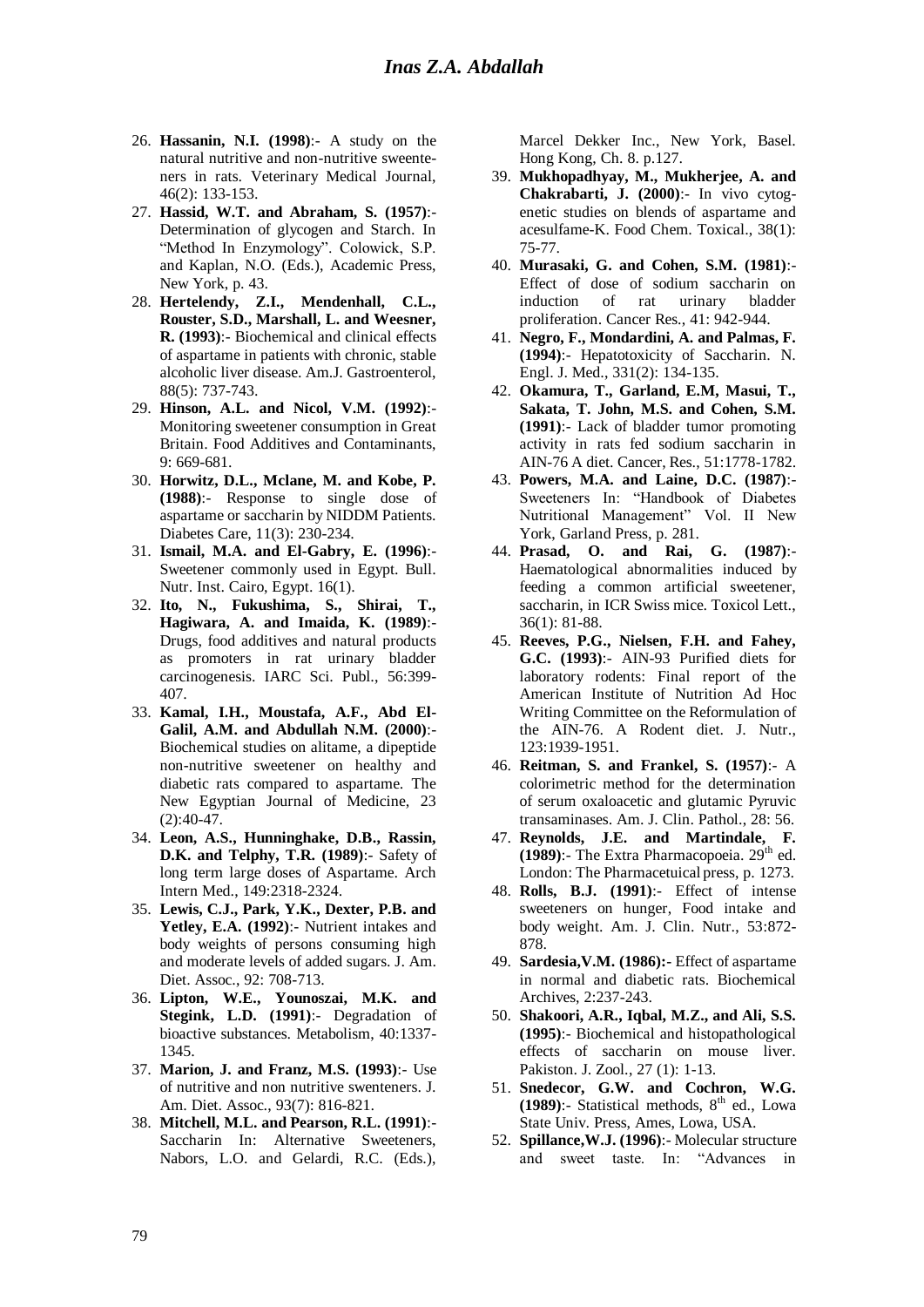sweeteners", T.H. Grenby (Ed.), London, Glasgow, New York, p.1-25.

- 53. **Sulik, M. (1974)**:- Morphologic and histochemical changes in lungs and liver of rats poisoned with agronex. Pathol., 25:27- 33.
- 54. **Trinder, P. (1969)**:- Glucose measurement with enzymatic colorimetric method. Ann. Clin. Biochem., 6:24.
- 55. **Van-Den-Eden, S.K., Koepsell, T.D. Longstreth, W.T. Jr, Van Belle, G., Daling, J.R. and Mcknight, B. (1994)**:- Aspartame ingestion and headaches: a randomized crossover trial. Neurology, 44(10): 1787-1793.
- 56. **Wardlaw, G.M. (2000)**:- Carbohydrates in foods. In "Contemporary Nutrition Issues and Insights". 4<sup>th</sup> ed., MC Graw Hill, Boston, New York, San Francisco, p. 117- 120.
- 57. **Wardlaw, G.M. and Kessel, M.W. (2002)**:- Carbohydrates. In "Perspectives In Nutrition".  $5<sup>th</sup>$  edition, Mc Graw Hill, Boston, New York, London, p. 189.
- 58. **Williams, M.H. (2002)**:- Carbohydrates: The main energy food. In "Nutirition for Health, Fitness & Sport.  $6<sup>th</sup>$  edition, Mc Graw Hill, New York, San Francisco, St. Louis, p. 145.